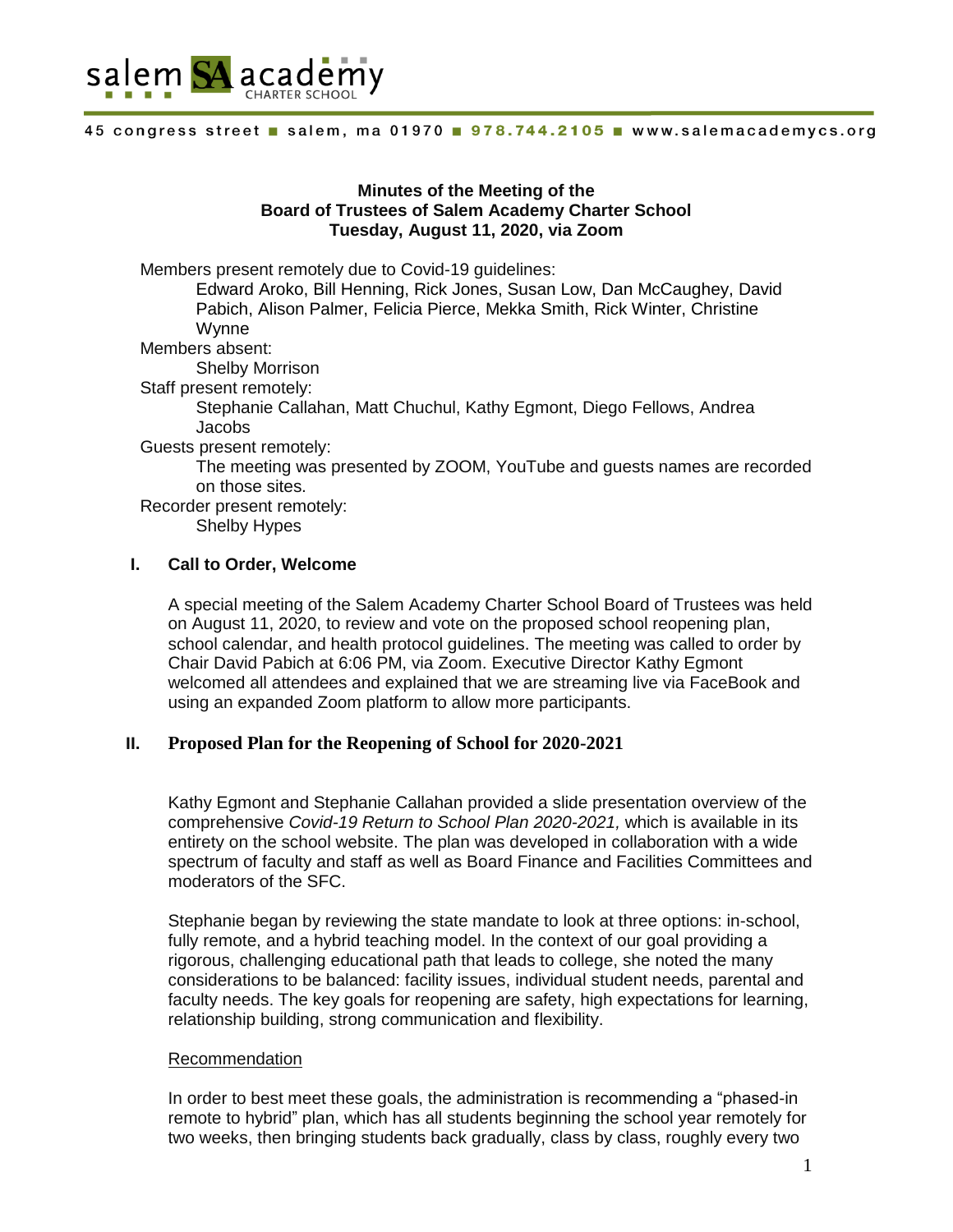

### 45 congress street salem, ma 01970 . 978.744.2105 . www.salemacademycs.org

weeks in order to manage safety protocols. As Kathy pointed out, this allows us to test systems and communications and ensure everyone's safety. Under this plan, grades 6-9 would be back in school by mid-November, at which time we will be better able to assess future direction and our ability to bring back grades 10-12. She made several important notes:

- $\bullet$  In-school means half-days (8:30 to 12:30), four days a week, to give teachers time to prepare for both remote and in-person learning and to allow for adequate cleaning and sanitizing.
- Everyone will be required to wear a mask in-school except for those with valid medical exemptions.
- Any family can opt out of in-person instruction and remain remote all year.
- There will be opportunities for in-person events, team meetings, participation in any sports taking place.
- Extra staff will be provided to work with seniors applying to college.
- This approach also prioritizes the needs of special populations and  $6<sup>th</sup>$ graders, who are new to the school.

The fully in-school approach was rejected as our facilities cannot accommodate required safety protocols, such as 6-foot distancing. The fully remote model does not allow for needed social interaction, relationship building, and some types of in-person learning.

### Planning Considerations and School Schedule

Stephanie reviewed the design principles involved.

- The remote program will be more structured than this past spring's program and includes time for breaks and both synchronous (working together, directly with teacher) and asynchronous (independent or teamwork) sessions to provide variety and minimize Zoom fatigue.
- While technology and tools are critical, it is our teachers and our curriculum that will provide the structure and consistency.
- Morning Connections will help to build community, as will clubs and activities, which will begin remotely but transition to in-person meetings when safe.
- There is a focus on diagnostics and intervention blocks to compensate for spring learning loss and to ensure all students have the support they need.
- "Pivot" is the word of the day; the plan is designed to be flexible and allow us to respond quickly to mandated or indicated changes.

The schedule exceeds state requirements for both instructional hours and number of days from September 15, 2020 to June 25, 2021. It allows for staff training and student/family orientations for two weeks (August 26 – September 15) prior to the start of remote classes on September 15 and for two weeks of purely remote learning before in-school classes begin on September 28. It maintains Friday as an early-release day, provides four in-person learning hours per day (dependent on bus schedules) and ensures that teachers will have only one choice block per grade through Q1.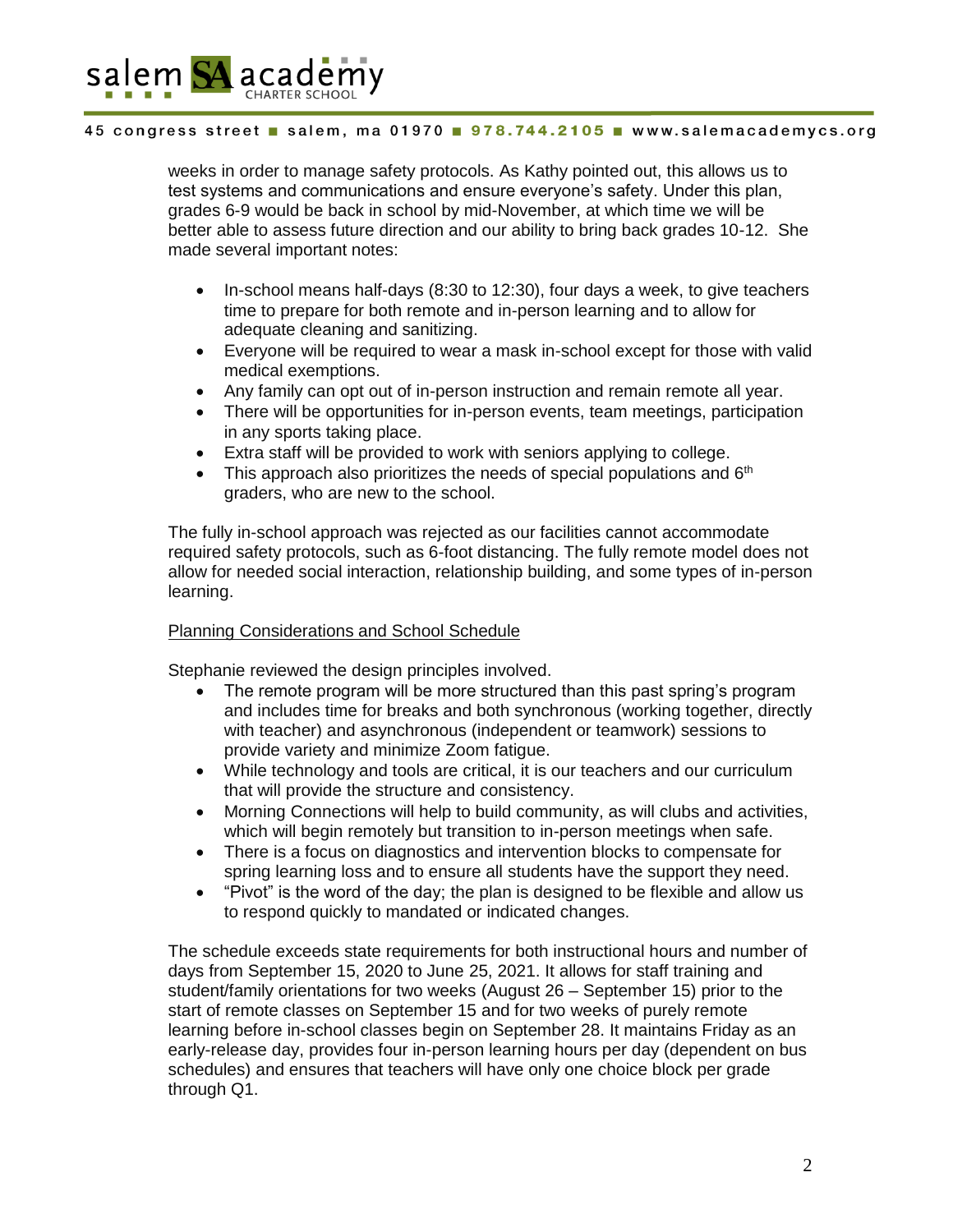

### 45 congress street salem, ma 01970 . 978.744.2105 . www.salemacademycs.org

Kathy noted that our budget includes funds for both an additional part-time counselor and part-time college counselor as well as a second nurse. We may also need additional paraprofessionals, e.g., as bus monitors. We are cognizant of the nursing needs due to Covid-19, and we are aware of the possible need to assist teachers with child care issues.

### Facilities and Operations

The building has undergone a thorough HVAC assessment and steps are being taken to ensure the best ventilation possible. These include VERVE 13 filters and Iwaves, HEPA filtration purifiers for interior rooms, and a request to our landlord for screens on all windows that do not already have them. Additional measures we are taking include the following:

- We have adequate PPE supplies on hand and will procure plexiglass dividers as needed.
- Interior offices have been reworked to allow proper distancing.
- Signage for distancing, sanitizing and mask wearing will be in place.
- We are looking at a way to provide a remote learning space for partners.

### Metrics guiding in-person/remote decisions

Decisions will be based on data, state requirements and physical feasibility as we strive to provide the best educational experience possible for our students. We will follow community infection rates as well as our own exposure and infection rates. The building will be closed if we are unable to have both an administrator and a nurse on duty.

### Financial considerations

We are dealing with the uncertainty of not knowing the State budget, now not likely to be available before October or what charter school funding will look like. We do know Chapter 70 funding has been decided and that FEMA/MEMA funding will be available. We hope such funds can be used for ventilation and facilities expenses, but, because we lease rather than own our facilities, we must show proof of expenses for which we are responsible; we are in discussion with our landlord regarding this. Federal and State funding will also be important, and we have applied for all applicable grants available to us.

# **III. Discussion**

Board members were able to make comments, raise questions and respond to submitted questions/comments prior to opening discussion to the public.

- In response to Rick Winter's question, Kathy and Stephanie clarified that outof-state protocols do not apply to states Massachusetts has identified as reciprocally safe.
- Christine Wynne asked how an all-remote student navigates the in-school weeks and was told they would be attached to the cohort learning remotely that week. Kathy indicated that dates have not yet been set for parents to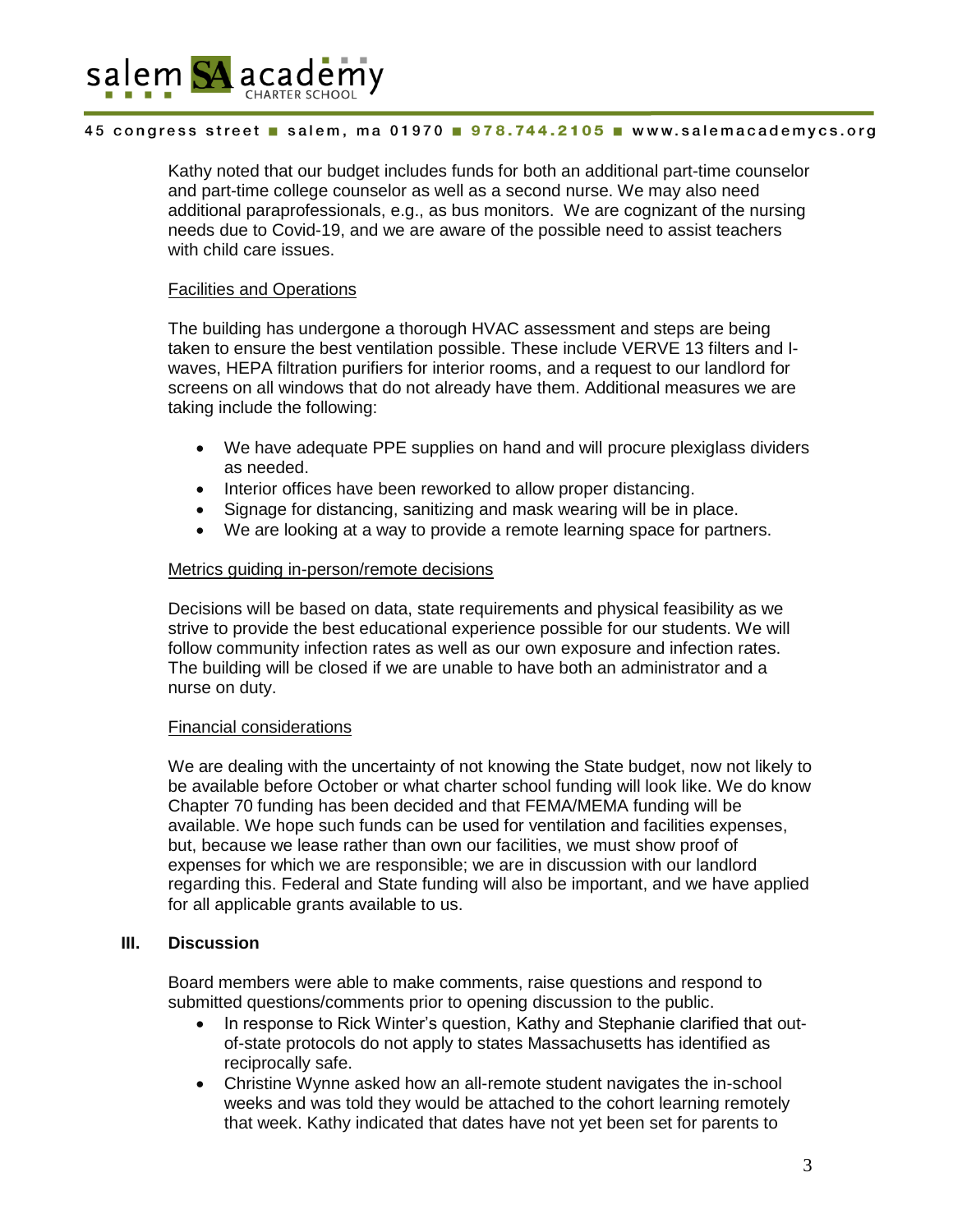

### 45 congress street salem, ma 01970 978.744.2105 www.salemacademycs.org

make the remote/in-school decision, but that flipping back and forth between options will not be possible.

- Mekka Smith asked which city protocol we will follow given that we have students (and teachers) from other municipalities with different risk levels (red, yellow, green, white). We have not yet received state guidance on this, but we are working with the Salem Board of Health, Mayor Driscoll and Superintendent Zrike.
- Transportation continues to be an unknown factor in terms of times, routes and capacity. We currently have 65 students requesting bus transportation. We are working with the City on this as well.
- A question submitted by Denise Lee asked when everyone would be back in school. This is outlined in the plan, which indicates that the date will depend on a post-Q1 assessment. A best-case scenario would have everyone back in school on the hybrid schedule just before winter break.
- In response to a question from Christine Wynne, the additional administrative work imposed by the pandemic will be monitored to assess the need for more help. Measures to minimize the administrative workload include discouraging visitors, having the second nurse will be responsible for much of the Covid-19 tracking, and we have outsourced some HR work.
- A submitted question by Niamat Khan asked what SACS will do if a student is not feeling safe in school during an in-school week. Kathy Egmont said we would first have to find out why s/he felt this way before taking further action.

Dave Pabich acknowledged the massive effort required to produce this plan and applauded what a thorough and thoughtful product resulted. On behalf of the board, he thanked Stephanie, Kathy and everyone who worked so diligently to produce this plan.

### **IV. Public Comment**

Parents, teachers, and interested members of the public were able to submit questions and comments both before the meeting and using the Zoom Chat function during the meeting. All comments and questions were read aloud; most were addressed in the plan or in the preceding slide presentation.

Jess Modaff expressed concern about the lack of early drop-off. Bus schedules will be reviewed with the Salem Public Schools or additional staff considered; we know some parents' work schedules necessitate early drop-off. If the final transportation plan (still in development) does not work for a hybrid plan student, s/he may transfer to all remote learning.

A question from Caryn (no last name) asking what parents can do yielded a variety of answers, from making masks, to contributing to the emergency fund to volunteering to drop off food to remote learners at home. Stephanie Callahan indicated we will be exploring some kind of online forum where parents could communicate with one another.

Health protocols were understandably a concern, e.g., a question from Niamat Khan asking how we would quarantine a child exhibiting Covid-19 symptoms. This is